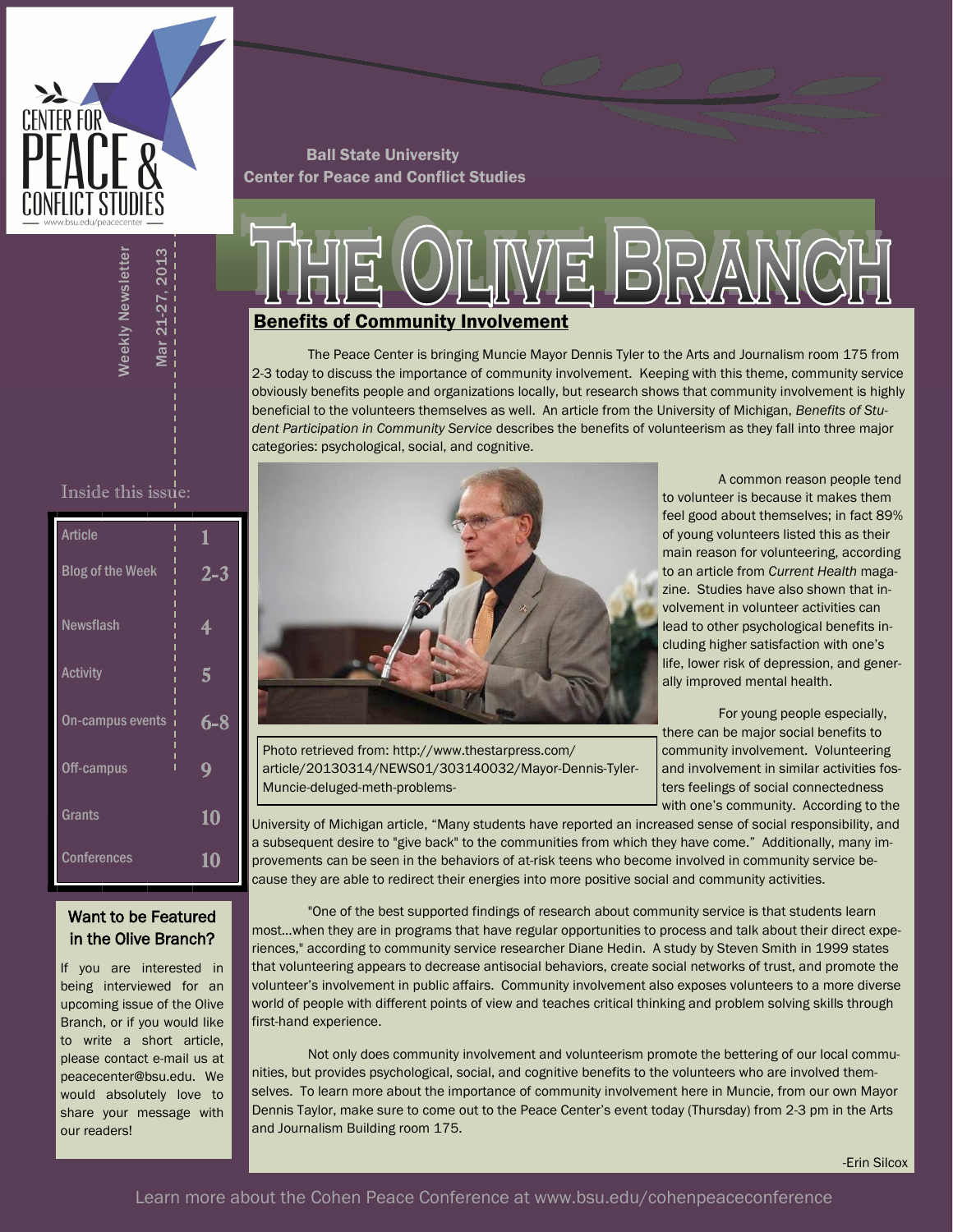

## Blog of the Week:

### *Genocide*

#### *Wesley Patrick*

This week's readings from "A Problem From Hell" focused on the genocides in Cambodia and then in Rwanda. Again, the United States and its western industrialized affiliates did little to nothing to stop these mass killings. Just as seen before, the reactions to the horrific tales of the survivors and refugees of such mass killings were those of unbelief. This strikes me as odd. Granted, it is always good to have reliable sources (and under most circumstances 3rd and 4th accounts do not constitute as reliable sources) but I feel as though when it comes to the eradication of our human brothers and sisters it is better to be safe than sorry. I had heard about the Cambodian genocide before these readings, however, I learned a great deal about the intricacies of the genocide and the socio-political atmosphere of the country during the genocide. The readings really gave light to the context surrounding these killings and almost seemed to have given the citizens of the US a pass on their obvious apathy. It is sad to think that the strong anti-war/pacifist movement turned a blind-eye more or less to the tragedy that was Cambodia. Likewise, the silence on behalf of the United Nations and the acceptance of the KR to the United Nations was disheartening to say the least. It is frustrating to watch world superpowers do nothing when senseless murder is taking place because these powers are too busy fighting proxy-wars over ideals through the States involved. I doubt that political expediency will ever be set aside in order to uphold the rights and livelihoods of our human brothers and sisters as long as nationalism exists.

Another time in which political expediency was given higher precedence than human life was the genocide in Rwanda. The story of Rwanda is a story of white imperialism, class/ race distinctions and mass genocide based on these socially constructed distinctions. Naturally, the Western world, and namely the US, would not want to intervene in the mass killings of which they so frequently have been the cause. Again, the UN, the US and its affiliates did not act despite the evidence and reports that suggested, as decent human beings, they should. Sometimes when writings these posts I feel as though I am a broken record. Social constructions and the dangers of inherit violence they insinuate are seen time and time again. In Cambodia, people were targeted due to their "ethnicity" and their religion initially. In Rwanda, again this idea of "ethnicity" led to the genocide. If social constructions could ever be viewed critically we may be one step closer to peace for our species.

*Continued on following page...*

The Olive Branch

**G** 

The Olive Branch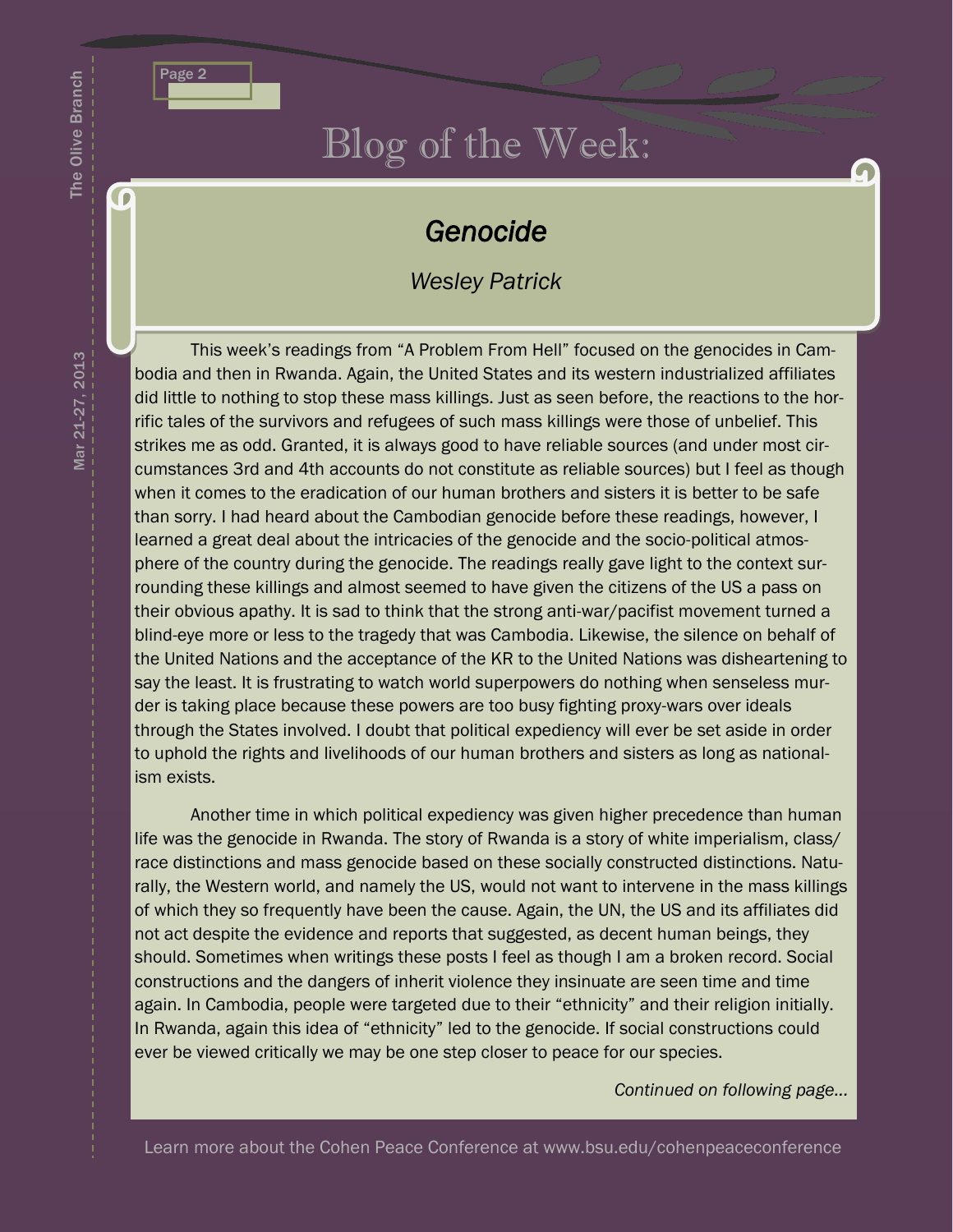Page 3

# Blog of the Week, cont...

*I think it is sad that a traumatic human event must be dramatized in America, in many cases,*  in order to raise more awareness of that event. While I can admire some of the good intentions that I am sure the filmmakers had in attempting to recreate a story within the Rwandan genocide, it is *frustrating to me that the extent to what most people will see about the Rwandan genocide will be movies like "Sometimes in April" and "Hotel Rwanda" that hardly do the actual event any justice. This goes back to the media discussion and how the media in America rarely displays the brutality of war, and during this genocide the media was largely silent. Yet, years later filmmakers can make inspirational movies about these horrific events that trigger some ever transient emotional reaction from the viewers that usually respond with "this is horrible" and then the viewers go back to their casual lives of convenience. All the while, the viewers react to the characterization of the victims of genocide rather than the stories of the actual victims themselves. I think this is why "never again" continues to be said after every human tragedy. The policy-makers in the western industrialized nations that hold the majority of the world's power simply do not care, in particular for those in developing countries. They, like the viewer of the Americanized and watered-down story of the film, react to genocides with "this is horrible" but then go back to what is politically expedient only further showing their apathy. This can be seen in one of the ending scenes of "Sometimes in April" when one of characters asks "is it because they are African?" when talking about the US's decision not to act.*



*In "Sometimes in April" a few interesting questions were raised. One was how does one, or people, move on after genocide? This question was raised when the character Martine was talking about the tribunals being held with Augustin. Augustin describes the trials as "just a way that everyone can wash their hands so that they can pretend that there was justice." He then states "where is our dignity?" In the movie, the tribunals were done by the world court, seemingly composed of people from countries who did not intervene in the Rwandan genocide. This alludes to the reality of collective guilt and the fact that those who do not act against oppression and genocide are no less innocent than those perpetrating such acts against humanity. Also in the movie, when discussing the possible jamming of the Rwandan hate radio, that it was said that it was against international law to jam the radio. Again, I think this speaks to nationalism and putting national sovereignty over the rights human beings. Likewise, this scene produces several* 

*questions about hate speech and beliefs that could be considered as hate. Should hate speech be allowed? Should people be allowed to hold certain views that could very easily turn violent? Is being intolerant of intolerance and bigotry the same as being intolerant?*

*These questions I think can all lead to slippery slopes involving condemnation and the like for certain non-majoritarian beliefs. However, if intolerance was no longer tolerated by those with the will and determination to see it removed then I think we would see many different decisions in terms of policy and behaviors of the individual in general. Likewise, if we put aside rules, regulations and political expediency in order to maintain the precedence of human rights, livelihood and dignity I think the world would be a much better place. However, as long as "never again" remains the endless empty mantra of the human community I'm not so sure this better place I can only hope for will ever become a reality.*

2013 Mar 21-27, 2013Mar 21-27.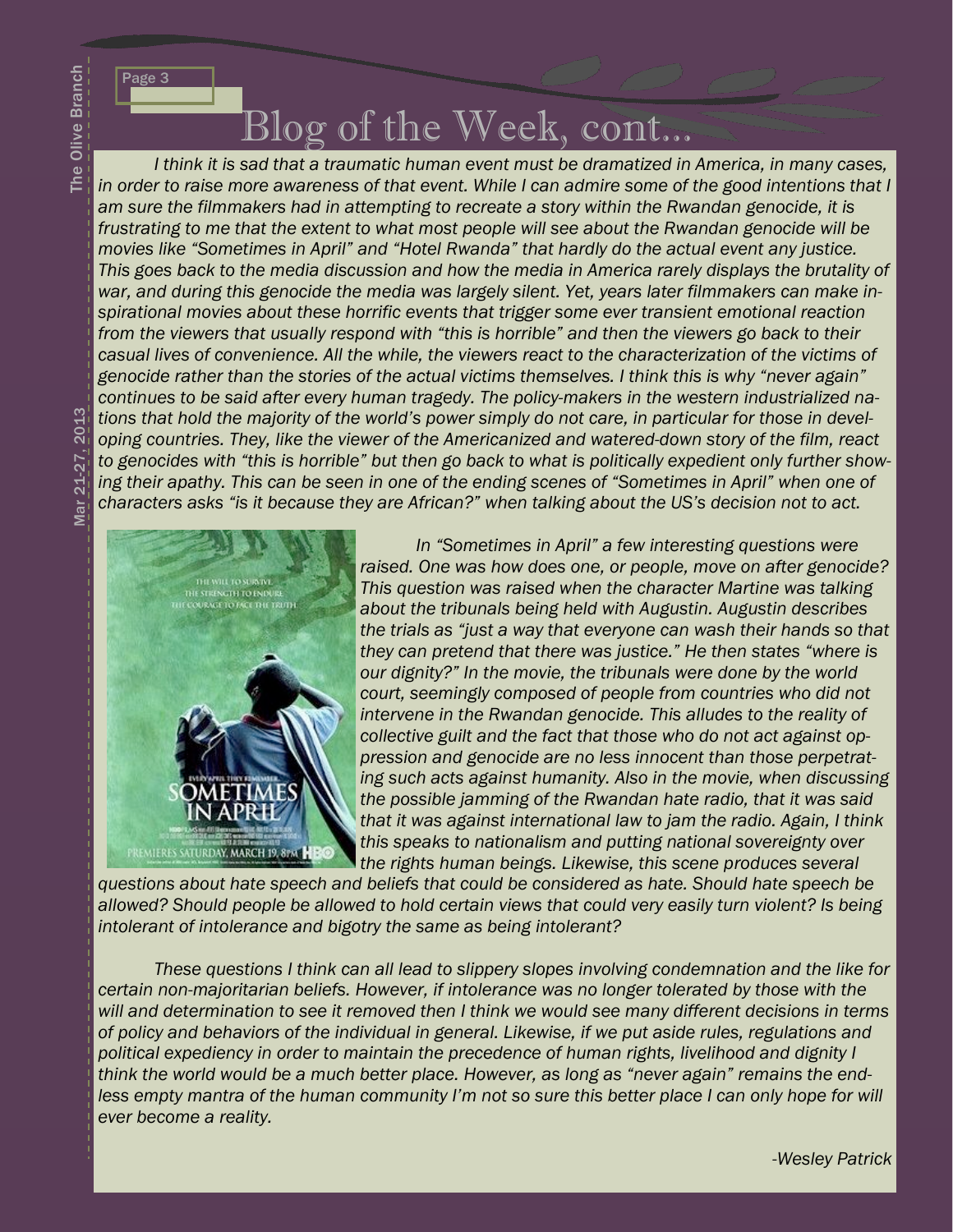Want to know how you can get involved in the community?



# Tyler

# **Community Involvement Discussion**

- Who: Mayor Dennis Tyler
- What: Community Involvement Talk
- ◆ When: March 21<sup>st</sup> from 2-3 p.m.
- Where: Arts & Journalism 175



*Join us in discussing with Mayor Tyler the importance of community involvement and how you can make a difference in your community!* 

**Ball State University Center for Peace and Conflict Studies**

310 N. McKinley Ave **Ball State University** Muncie, IN 47306

Page 4

Mayor

Phone: 765-285-1622 Email: peacecenter@bsu.edu http://bsu.edu/peacecenter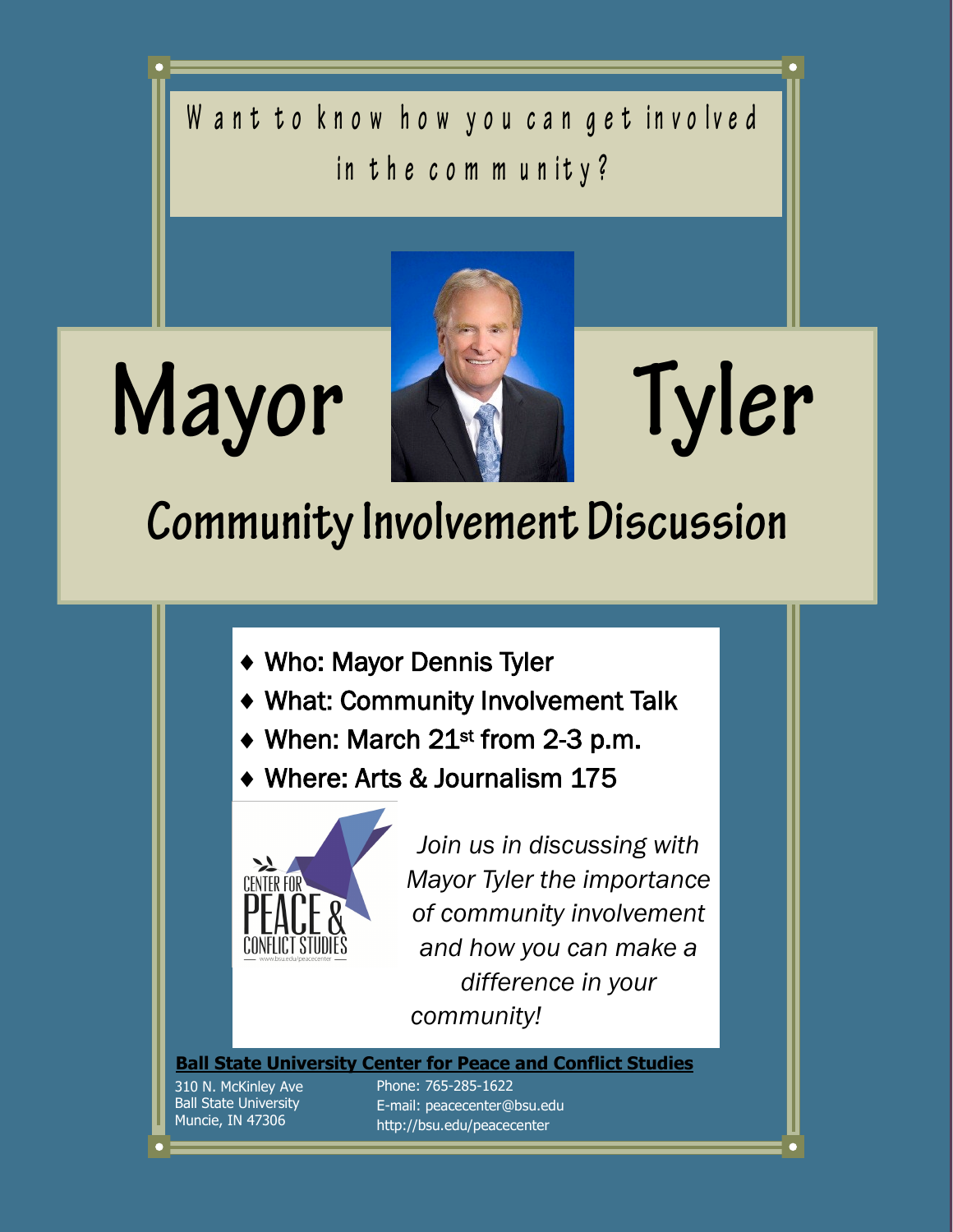

# Activity

# The Olive Branch Crossword!



#### Across

- 4. volunteering decreases these behaviors in at-risk teens
- 6. Mayor of Muncie, IN
- 7. March is \_\_\_\_ Awareness Month
- 8. community service may lower the risk of this

#### Down

- 1. National Suicide Prevention Advocate coming to speak in April
- 2. \_\_\_\_\_ Tomorrow meets on Mondays at 6:30
- 3. The Conviction of Lady \_\_\_\_\_.
- 5. online community that strives to 'decrease worldsuck' and 'increase awesome'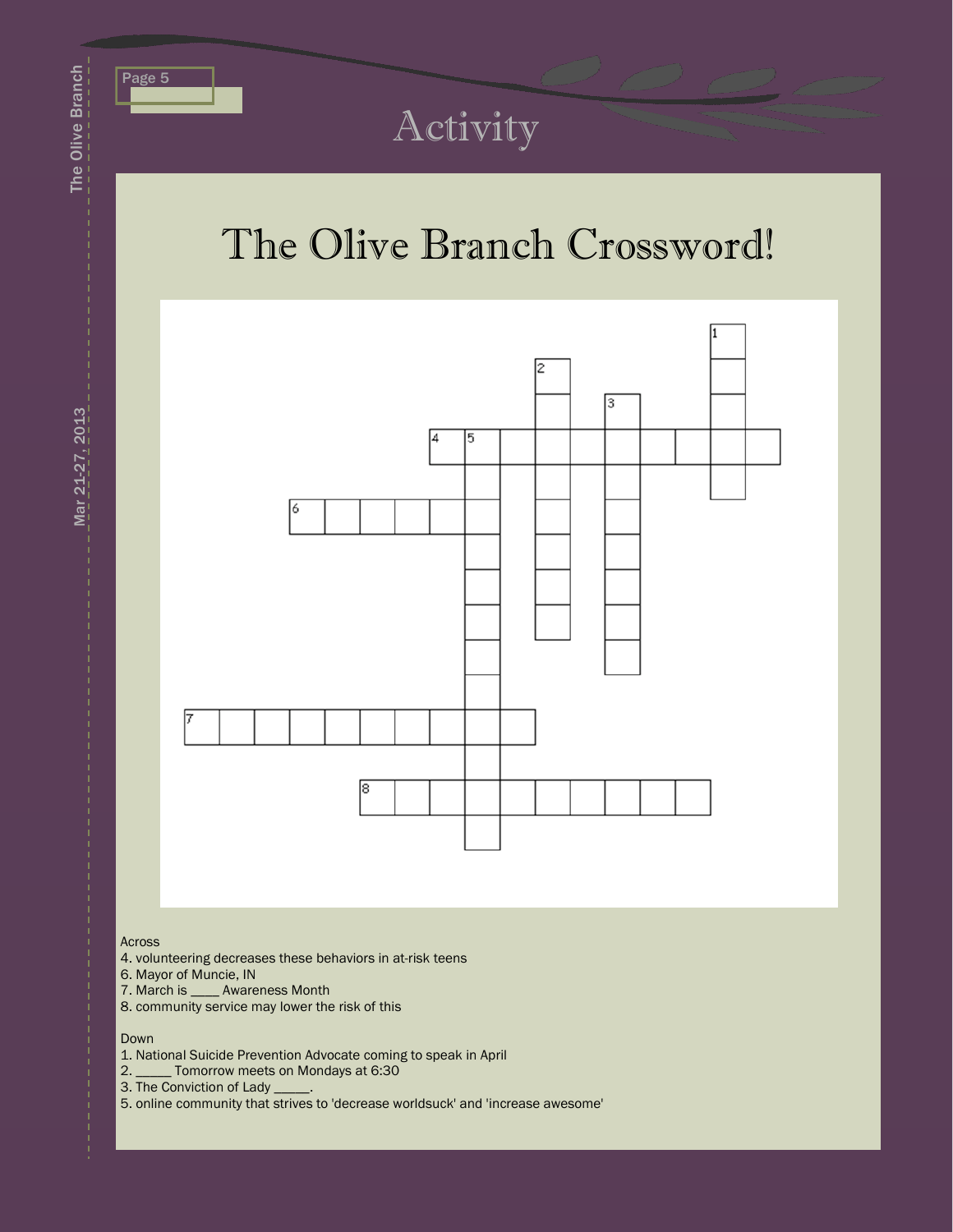### On-Campus Events

#### March, Disability Awareness Month: "Community Connections"

Thursday, March 21st, 1pm SC 310 Career Center Workshop: Resumes

**7pm Rec Center Adaptive Recreation Nights** 

Monday, March 25<sup>th</sup>, 2pm SC 301 Women with Disabilities (panel)

Thursday, March 28th, 8pm Field Sports Building Wheelchair Tennis

Click here for more information: <http://cms.bsu.edu/about/administrativeoffices/dsd/programs/awareness/events>

#### Thursday, March 21st

The Social Justice League meets at 5 pm in the Center for Peace and Conflict Studies, 310 N. McKinley Ave. For more info, email [sjl@bsu.edu](mailto:sjl@bsu.edu) 

Mayor Tyler Community Involvement Talk: Join us in discussing with Mayor Tyler the importance of community involvement and how you can make a difference in your community! Arts and Journalism 175 from 2-3pm. Contact [peacecenter@bsu.edu](mailto:peacecenter@bsu.edu) with questions.

How the CIA Used the Pope to Hasten the Fall of Communism: Pope John Paul II quietly met many times with the late CIA Director, William Casey, and former Deputy Director of CIA, Vernon Walters, in total, 15 times, exchanging sensitive information in a joint effort to hasten the fall of communism in Poland and other Eastern European countries, all while avoiding Soviet military intervention. Join Indiana Law student, Lauren Box, as she presents current research concerning history's unlikely pairing of the CIA and the Pope. *FREE!* 6:30-8:00pm

Contact the Community Center for Vital Aging at 289-4541 or [vitalaging@bsu.edu](mailto:vitalaging@bsu.edu) with questions or to register.

#### Friday, March 22nd, 3:30 David Owsley Museum of Art

In conjunction with Ball State University Working Well, the David Owsley Museum of Art dedicates the last hour of the weekday for quiet time, making for a great way to start off your weekend. Meditation is drop-in and self-guided and all are welcome.

#### Monday, March 25th

OXFAM meets at 6 pm in the basement of Bracken library. For more info, email [ajhartman@bsu.edu.](mailto:ajhartman@bsu.edu)

Building Tomorrow meets at 6:30 pm in the Schwartz Digital Complex room in Bracken Library. For more info, email [ksrowe@bsu.edu.](mailto:ksrowe@bsu.edu)

Call to Action meets at 7:30 pm in the Student Center Room #306. For more info, email [lefortier@bsu.edu.](mailto:lefortier@bsu.edu)

#### Become a Friendship family!

Get involved and become a friendship family!

"The Rinker Center for International Programs is looking for community members that would like to become a "family" for an international student. The Friendship Family Program matches international students with local families and residents. The goal of the program is to provide international students additional support while in the United States and an opportunity to learn more about American culture outside of the university environment. Families and students are asked to commit to doing one activity a month together. Students do not live with the families, nor are families responsible for any financial assistance.

Ball State University recently welcomed approximately 70 new international students to our campus, and many of these students would like a local friendship family. Help enrich the experiences of international students at Ball State, provide insight into American culture, and connect your family to a global experience without leaving the United States, all through the Friendship Family Program!"

For more information and to apply, contact the Rinker Center for International Programs at (765) 285-5422 or [friendship@bsu.edu](mailto:friendship@bsu.edu)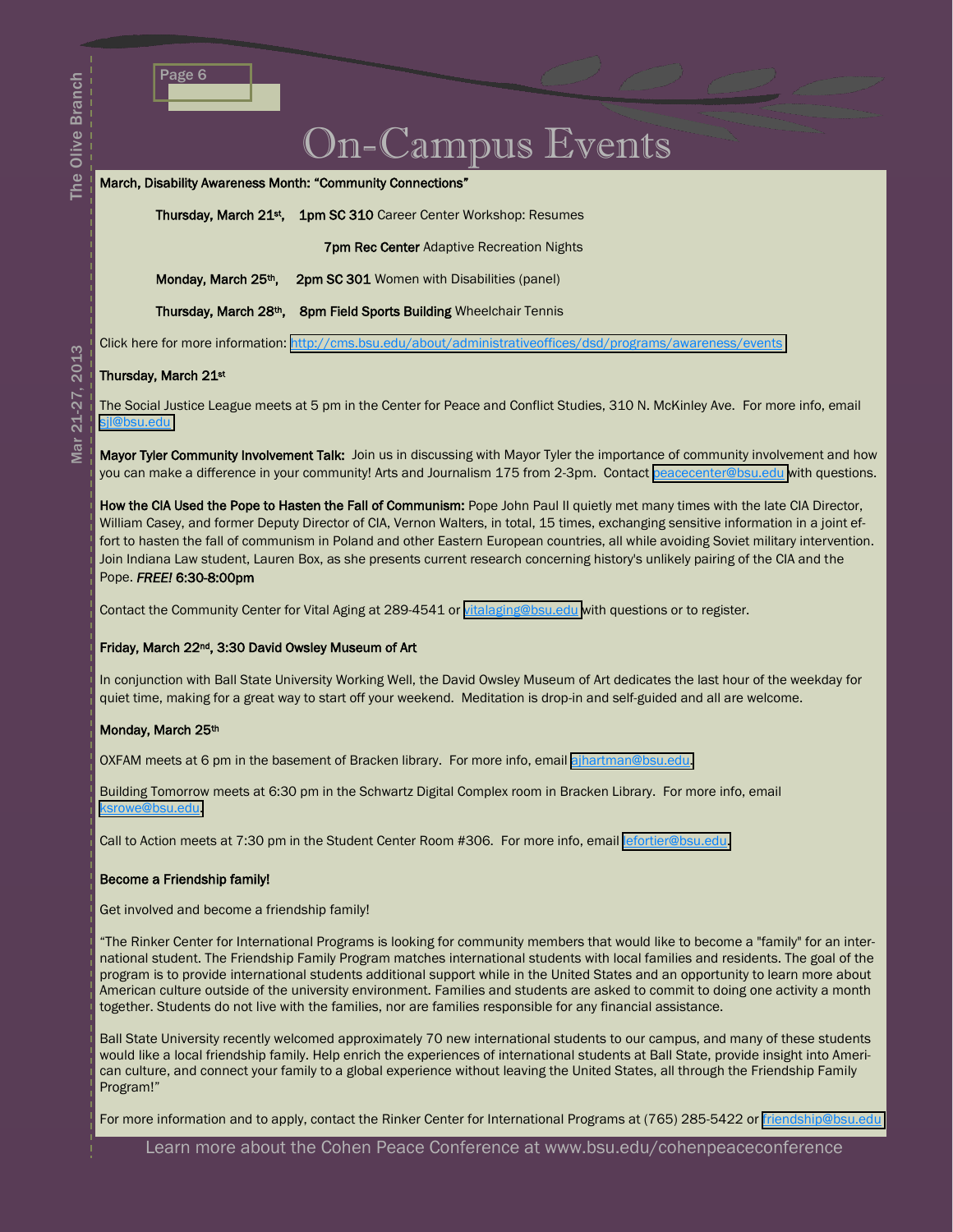## On-Campus Events

#### Tuesday, March 26th

Annual Ball State University Student Symposium, Student Center Ballroom, 2<sup>nd</sup> floor

This is a chance for students, faculty, and the Muncie community to discuss research efforts and view the connection between special projects and education. The most outstanding posters, creative or multimedia displays, and other exhibits will be awarded cash prizes at the end of the day. Every Ball State student who has participated in organized work inside or outside the classroom and was advised by a Ball State faculty member is eligible to register for the symposium.

Click here to register or view the symposium's guidelines: [http://cms.bsu.edu/about/administrativeoffices/spo/spotlights/](http://cms.bsu.edu/about/administrativeoffices/spo/spotlights/studentsymposium) **[studentsymposium](http://cms.bsu.edu/about/administrativeoffices/spo/spotlights/studentsymposium)** 

TCOM major Hannah Lindgren's creative honors thesis, *A Film to Decrease Worldsuck* will be premiering at 7:30pm in Letterman Building, room 125. The 42-minute film tells the story of an online community called Nerdfighters, through which "thousands of young people strive to 'decrease worldsuck' 'increase awesome,' and do their part to help raise money for charities and raise awareness of important social issues."

Please bring a non-perishable food item to donate to Second Harvest Food Bank as admission to the screening. Refreshments will be provided and Q&A/Trivia sessions will be held at the end of the film. "This screening is the first of ten that will happen over the summer in cities all over the world - from New York to Dublin. Each screening will collect donation items for a local charity."

To find out more about the film and this event, click here: <http://www.nerdfightersdocumentary.com/>

International Conversation Hour meets every Tuesday from 6:00-7:30 pm in Student Center room 310. ICH is "a group of U.S. and international students who meet weekly to discuss different topics such as academic success, friendship, dating, and recreation… to provide a place for both U.S. and international students to meet and learn from one another, as well as to help international students improve their English and adjust to life at Ball State University." Contact [plin@bsu.edu](mailto:plin@bsu.edu) with questions.

#### Wednesday, March 27th

Culture Exchange- This week Jung – eun (Jennifer) Yoo will be presenting on Korea.

Weekly Culture Exchange presentations are held every Wednesday at the Rinker Center for International Programs, SC 102 from 12pm-1pm. Each week a different country is highlighted, typically presented by a native of that country and culture. Bring a lunch or stop by the Tally for a dish inspired by the week's country and learn about the world beyond Muncie!

#### Thursday, March 28th

#### *The Conviction of Lady Lorraine*

"A poignant story based on one woman's search for insight found in another woman's fight for justice… *The Conviction of Lady Lorraine* is a one-woman show written and performed by Dwandra Nickole Lampkin. Dwandra Nickole Lampkin is an actress, singer, playwright and Associate Professor of Theatre Performance and Director of Multicultural Theatre at Western Michigan University. Dwandra has received grants from the Indiana Arts Commission and Ball State University to conduct research on the topics of stereotypes and diversity at the Schomburg Center for Black Research in Harlem, New York and she received the ASPIRE Creative Grant to aid in the research and writing of this show."

This event is sponsored by the Multicultural Center. Dinner will be served at 6:00 and the show begins at 7:00. Please RSVP to this event by contacting [mc2@bsu.edu](mailto:mc2@bsu.edu) or 765-285-1344 no later than March 22<sup>nd</sup>.

The Olive Branch

The Olive Branch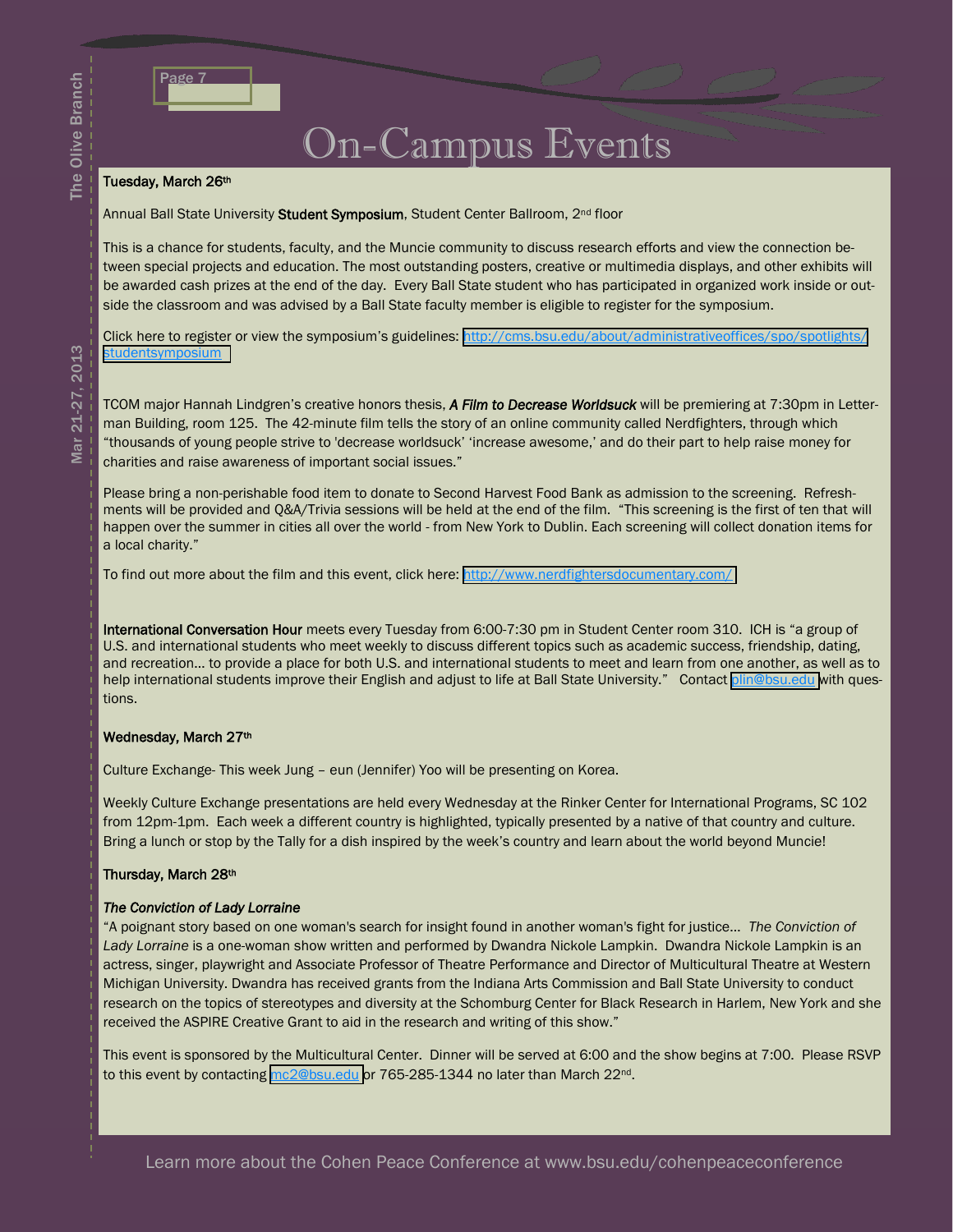| в, |  |  |
|----|--|--|
|    |  |  |

# On-Campus Events

#### Friday, April 5th, 8 a.m., David Owsley Art Museum

Yoga in the Museum Sculpture Court.

Wake up your morning with tension-releasing yoga lead by instructor Sarah Lyttle. Yoga mats provided or bring your own. \$10 BSU affiliates, \$13 BSU non-affiliates. *Please register early, minimum 8 participants is required.* To register and pay, visit: [http://bsu.edu/recreation/instructional-classes.html](https://by2prd0511.outlook.com/owa/redir.aspx?C=qYm6MiTJJUGxRYcpFuRDzyDK-UoZ3M8IrcDbZDyC-zFrif_IjsFSFhxPZhYFA1_-qJA_UwLQRs0.&URL=http%3a%2f%2fbsu.edu%2frecreation%2finstructional-classes.html)

#### Friday April 5th-Saturday April 6th

Benjamin V. Cohen Peace Conference: "Promoting Nonviolence at Home and Beyond". Jointly organized by the Center for Peace and Conflict Studies and the [City of Muncie](http://cityofmuncie.com/) with the financial support, in part, from the Benjamin V. Cohen [Memorial Endowment Fund,](http://cms.bsu.edu/academics/centersandinstitutes/peace/academicopps/cohenpeacefellowship) [United States Institute of Peace](http://www.usip.org/) and the [Institute of International Education,](http://www.iie.org/) community activists and scholars from all disciplines will present their strategies, research, and recommendations related to peacemaking and peace-building, particularly with respect to local, national, and international contexts.

#### Thursday, April 11th, 7:30 pm Pruis Hall

National Suicide Prevention Advocate, Heidi Bryan, will deliver a suicide prevention presentation entitled *Sentenced to Life,* followed by a Q&A session after. "Drawing upon her personal experiences with depression, alcohol abuse, attempting suicide and losing several people, including her brother, to suicide, [Heidi] weaves a compelling story filled with both humor and hope."

#### Donate to the SVS 25th Annual Lend-A-Hand Day!

Student Voluntary Services is collecting donations of gently used clothing, home goods, new toiletries and nonperishable foods which will be given to Muncie residents in need at the YWCA on April 6th. Donations may be delivered to the Office of Student Life (SC 136) until March 30<sup>th</sup> or in any residence hall until March 1<sup>st</sup>. The residence hall with the most donations will win a personalized plaque to recognize their hard work!

Questions? Contact the SVS Grad Assistant, Michelle Kailey at [mrkailey@bsu.edu](mailto:mrkailey@bsu.edu) or 765-285-3535.

#### Spring 2013 (time varies), Lucina Hall

Counseling Center Group Therapy

The Counseling Center offers a large variety of therapy sessions that are completely free to Ball State students. Just a few of these groups include:

Understanding Self & Others- a discussion and discovery of understanding and acceptance of themselves and others

Journey to Wholeness- a supportive group for survivors of sexual trauma

Safe Haven- supportive group for GLBTQ students to discuss topics including family concerns, support, relationships, depression, personal growth and more

Kaleidoscope- a supportive group for ethnic/racial minorities to discuss topics including discrimination, identity of self, family concerns, body image, and more

You can find more information about these and more groups here: [https://apps.bsu.edu/](https://apps.bsu.edu/CommunicationsCenter/Story.aspx?MessageGuid=a83cc747-5339-43e1-8e42-a9726d5e097f)

[CommunicationsCenter/Story.aspx?MessageGuid=a83cc747-5339-43e1-8e42-a9726d5e097f](https://apps.bsu.edu/CommunicationsCenter/Story.aspx?MessageGuid=a83cc747-5339-43e1-8e42-a9726d5e097f)

Call 285-1736 to sign up for one of these free groups.

#### April 10 & 12 : Building Tomorrow's Bike to Uganda

This event will take place in the Atrium of the CAP building. It will be a stationary bike-a-thon with each rider raising funds for each shift they ride.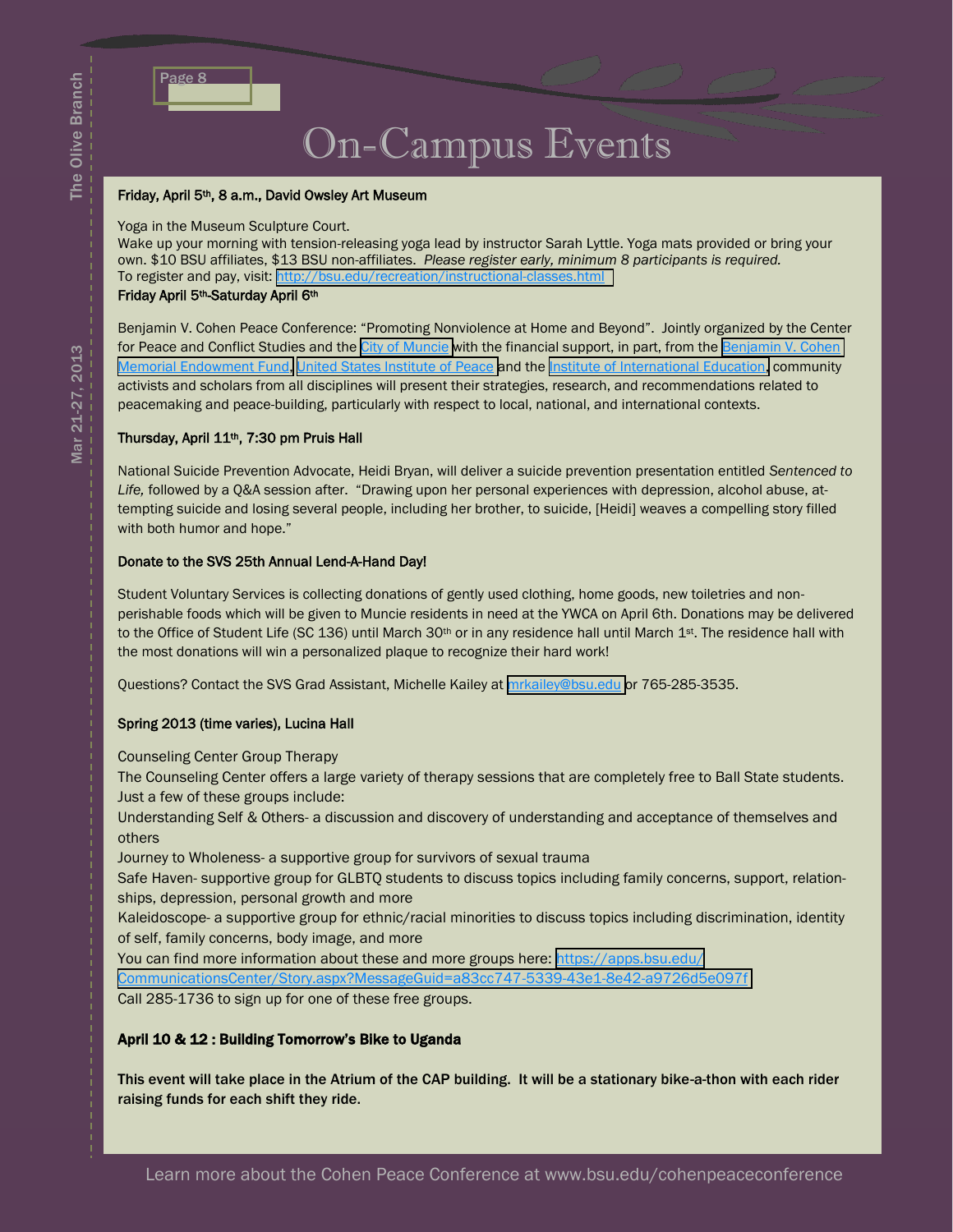

# Off-Campus Events

#### Thursday, March 21st

Fast for Gaza will meet at 12 noon at Christian Theological Seminary, 1100 W. 42. For more info, contact Lew Weiss at liweiss@clarian.org or 962-8580.

There will be an Anti-death Penalty Witness, 12:30-1:30 pm, at the east steps of the State House, Capitol Ave. and Market, sponsored by The Indiana Information Center on the Abolition of Capital Punishment (IICACP). Bring a sign or use one of ours; come for any part of the hour. For more info, phone 466-7128.

Christians for Peace & Justice in the Middle East will meet at 6 pm at the home of Dottie Gerner. Bring a sandwich. For more info or directions, phone Dottie Gerner at 283-7175. Friday, March 22nd

The weekly vigil protesting warfare will take place, 4:30-5:30 pm, in front of the Federal Building, Michigan and Pennsylvania, sponsored by the Indianapolis Peace and Justice Center. Bring an appropriate sign or have one provided. For more info, phone Gilbert Kuhn at 403-2835 or email Ron Haldeman at [ronjane@igc.org](mailto:ronjane@igc.org)

#### Saturday, March 23rd

C.U.R.E. (Citizens United for Rehabilitation of Errants) will hold a monthly meeting, 10-12 am, at North United Methodist Church, W. 38 & Meridian. For more info, phone Marilyn Reed at 352-0358 or Lela Ewers at 831-0765.

[Nashville] There will be a Peace Vigil on the theme "War Is Not The Answer!" at 6 pm at Brown County Courthouse, Main and Van Buren Streets sponsored by Women's International League for Peace and Freedom (Brown County branch). For more info, contact Tom Hougham at 878-4210 or [annntom@hotmail.com](mailto:annntom@hotmail.com)

#### Sunday, March 24th

There will be a demonstration on the theme "USA for Six Day! Don't Dismantle the Postal Service," 1-3 pm, near the main Post Office, 125 W. South, sponsored by Jobs with Justice. For more info, email Amy Shackelford at [amy.shackelford@gmail.com](mailto:amy.shackelford@gmail.com)

#### JUSTICE WEEK EVENTS

#### Thursday, March 21st

There will be a speaker from Breaking Chains speaking at First Presbyterian Church from 9:15-11 p.m.

#### Saturday, March 23rd

Frisbee for Freedom will be taking place from 9 a.m. to 1 p.m. at RC turf. The cost is \$50 per 5 player team.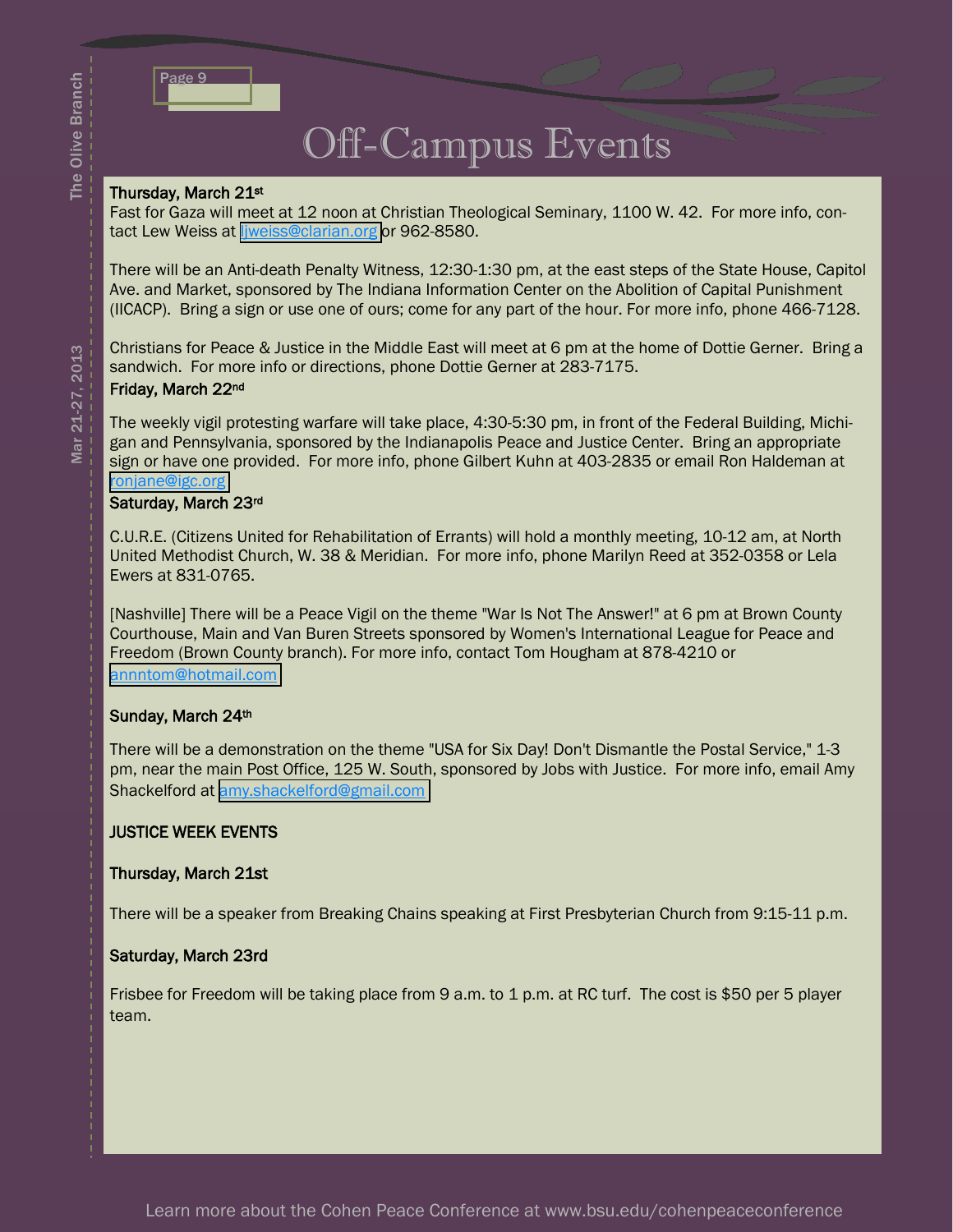# Grants and Fellowships

#### **Walter Isard Award for the Best Dissertation in Peace Science‐deadline June 1, 2013**

The Walter Isard Award for the Best Dissertation in Peace Science is given every two years. The award honors outstanding contributions to the scientific knowledge of peace and conflict. The winner is selected on the basis of the importance and scientific significance of the dissertation with respect to the field of peace science and its contribution to the understanding of international behavior more generally.

#### **Morton Deutsch Conflict Resolution Award-deadline June 15, 2013**

The award recognizes achievement in integrating theory and practice in conflict resolution.

# **Conferences**

#### *Benjamin V. Cohen Peace Conference: Promoting nonviolence at home and beyond*

Muncie, Indiana, April 5 and 6, 2013 www.bsu.edu/cohenpeaceconference Deadline for pre-registration: March 22, 2013

#### *Notre Dame Student Peace Conference 2013*

Notre Dame, Indiana, April 5 and 6, 2013 Registration materials will be available soon.

#### *Rotary Club of Londonderry Global Peace Forum*

Derry-Londonderry, Ireland, May 4-26, 2013 The aim of the Derry~Londonderry Forum is to contribute to Reconciliation, Learning and Full Self Expression for those involved in peacemaking and peacebuilding throughout the world.

The Olive Branch

The Olive Branch